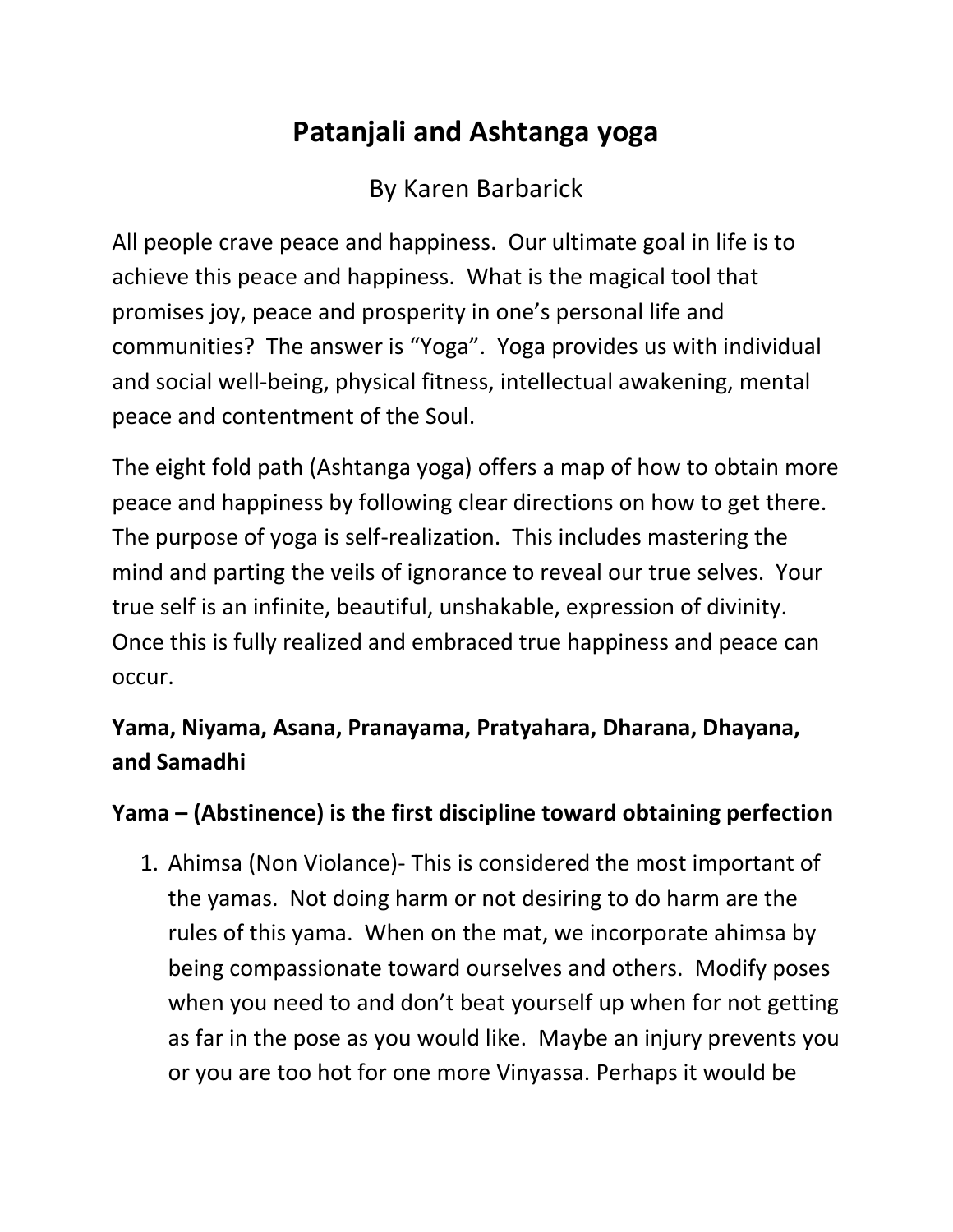best to take a day off. When we follow these steps you disassociate from the ego and the quality of your practice grows.

- 2. Satya (Truthfulness) This yama is practiced in thoughts, actions and deeds. When we apply ourselves selflessly and acknowledge that we are exactly where we need to be right now we are affirming a bigger picture of an ultimate truth that keeps us in the moment and we stop fighting against the present moment by way of planning, idealizing, reflecting or avoiding. We are then left with the raw truth which is the beauty of the moment.
- 3. Asteya (Non Stealing) This can refer to physically taking something that isn't ours or it can mean something far more subtle. One subtle form of stealing that often occurs is when we adopt the desires of others as our own. Or when we are on our mat we start l envying our neighbor for being in a posture better than us as we may be struggling just to balance. A good way to look at this is "Don't start comparing your beginning with somebody else's middle".
- 4. Bramacharya (Non Sensuality) This yama tells us to avoid expenditures of energy that are non-productive. This basically means over-doing it and "it" means any over use of your senses. Sometimes we look at this yama in a strictly sexual context but when applied to our mat it has to do with the expenditure of energy in a pose. Try to soften your jaw, muscles and breath. Move from pose to pose with the least amount of effort for example while moving from upward facing dog to downward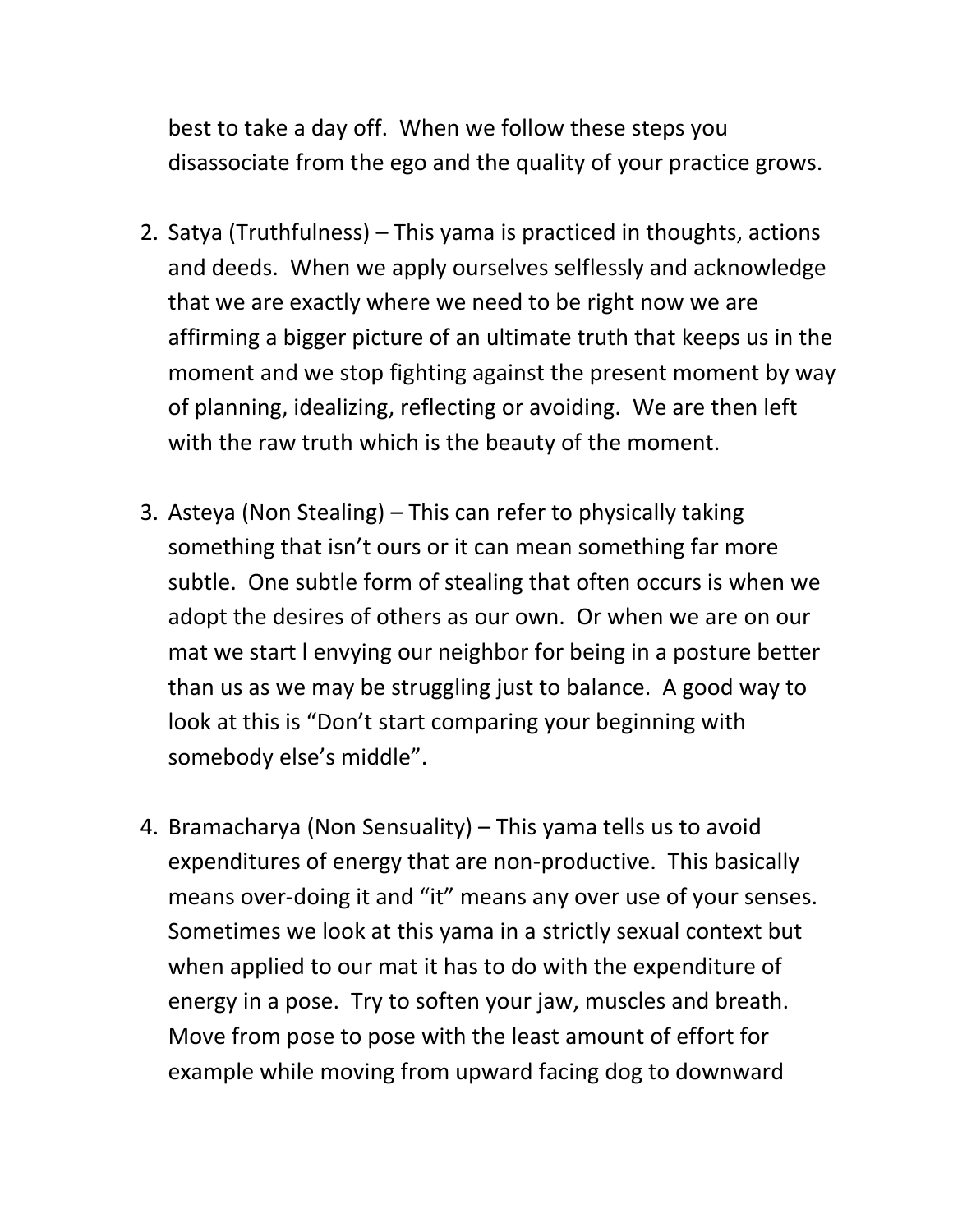facing dog try not to move your hands or feel to readjust. Notice your habitual extraneous movements and retrain yourself to let them go.

5. *Aparigraha* (Non-greed): Greed leaves us constantly unsatisfied. It's a constant craving and an itch that just cannot be scratched. Perhaps, on the mat, this can mean dissatisfaction with your asana. It's the gap between what you want to be able to do and what you are currently able to do. Instead, accept each practice, whether or not it meets your expectations, with loving gratitude. After all, gratitude is the polar opposite of greed.

## **Niyama (observance) – These are the physical and mental purifications.**

1. Saucha (purity) – This refers to mental and physical cleanliness. We achieve this by cleansing our bodies and minds and then filtering what is allowed to pass through them. Oftentimes on our mat we m have memories and emotions that surface in our mind. It is best to acknowledge them, feel them, and eventually let them go rather than to suppress them. We can filter them by meditating or by focusing on the infinite or the still point. We can watch as negative thoughts change into positive ones and we can cleanse the body through taking deep breaths to oxygenate the blood, by sweating and detoxifying with twists and refueling our system with clean water and healthy diet.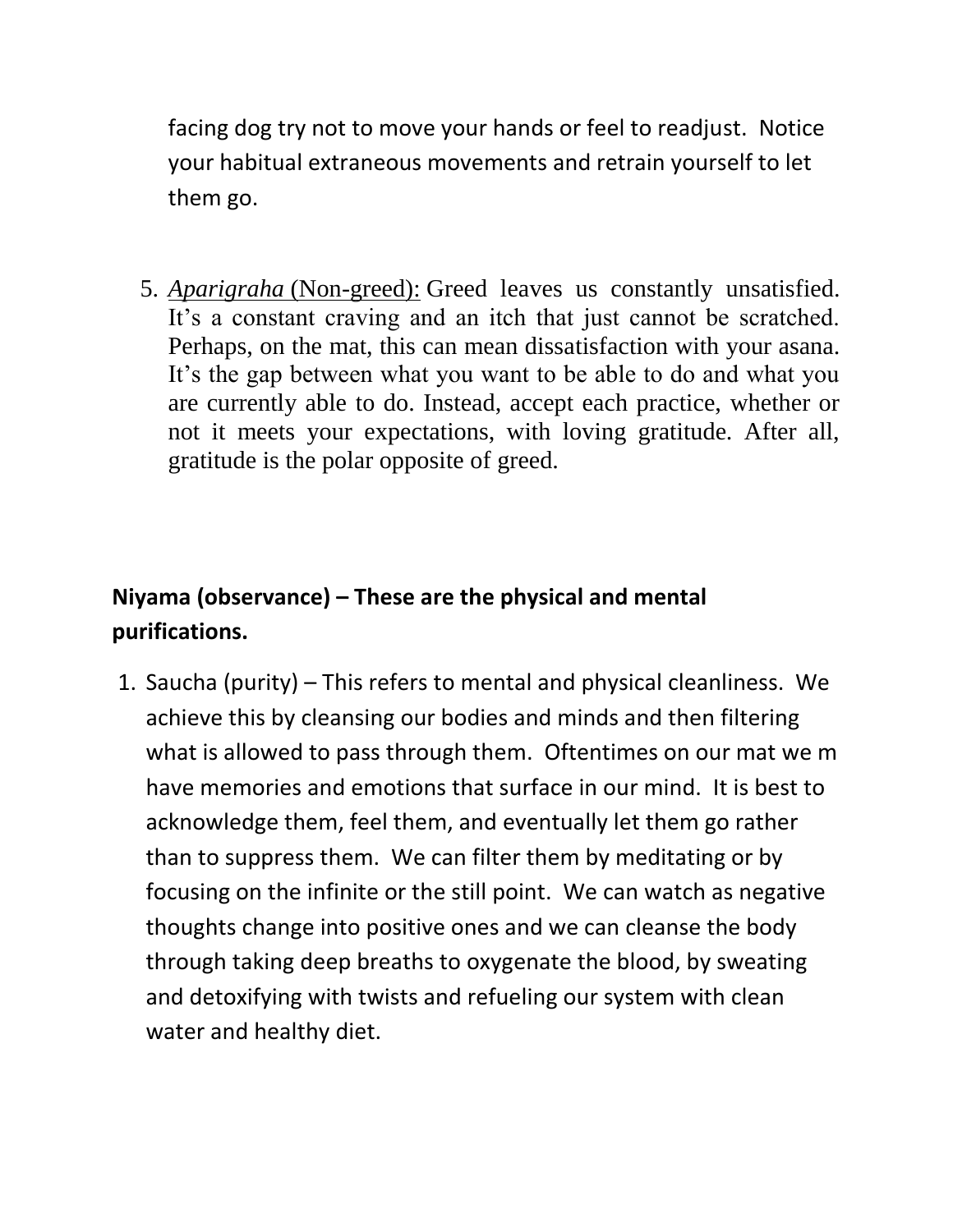- 2. Santosha (contentment) When we are content, we live in the present moment, without focusing on fulfilling our desires. Santosha leads to faith, which steadies the mind and leads us to Self-Realization. On the mat contentment does not mean complacence. It simply means that everything is exactly as it should be. Every breath, thought and movement is an expression of the Divine. Let this be your intention.
- 3. Tapas (Acceptance) With this Niyama we get to experience spiritual maturity as we realize that with struggle comes growth. If we are on our mat and are instructed to hold a pose longer than is comfortable we may start internally getting angry or judging the teacher. If we accept the moment as a temporary situation and push past our comfort zone then the byproduct is self-esteem and feeling victorious.
- 4. Svadhyaya (Self Study) This includes study of scripture, study of the lives of great masters and yogis, study of nature, life, sound and mantra. There is a Sanskrit word called Swastha meaning "established in the Self". When we know ourselves we can internally direct our practice, take responsibility and follow through in a complete and grateful way. We see this most deeply in our Sadhana daily practice as we come to the mat with all our aspects of personality. Some positive and some negative this is where we can see where we require growth, personal development or leadership skills.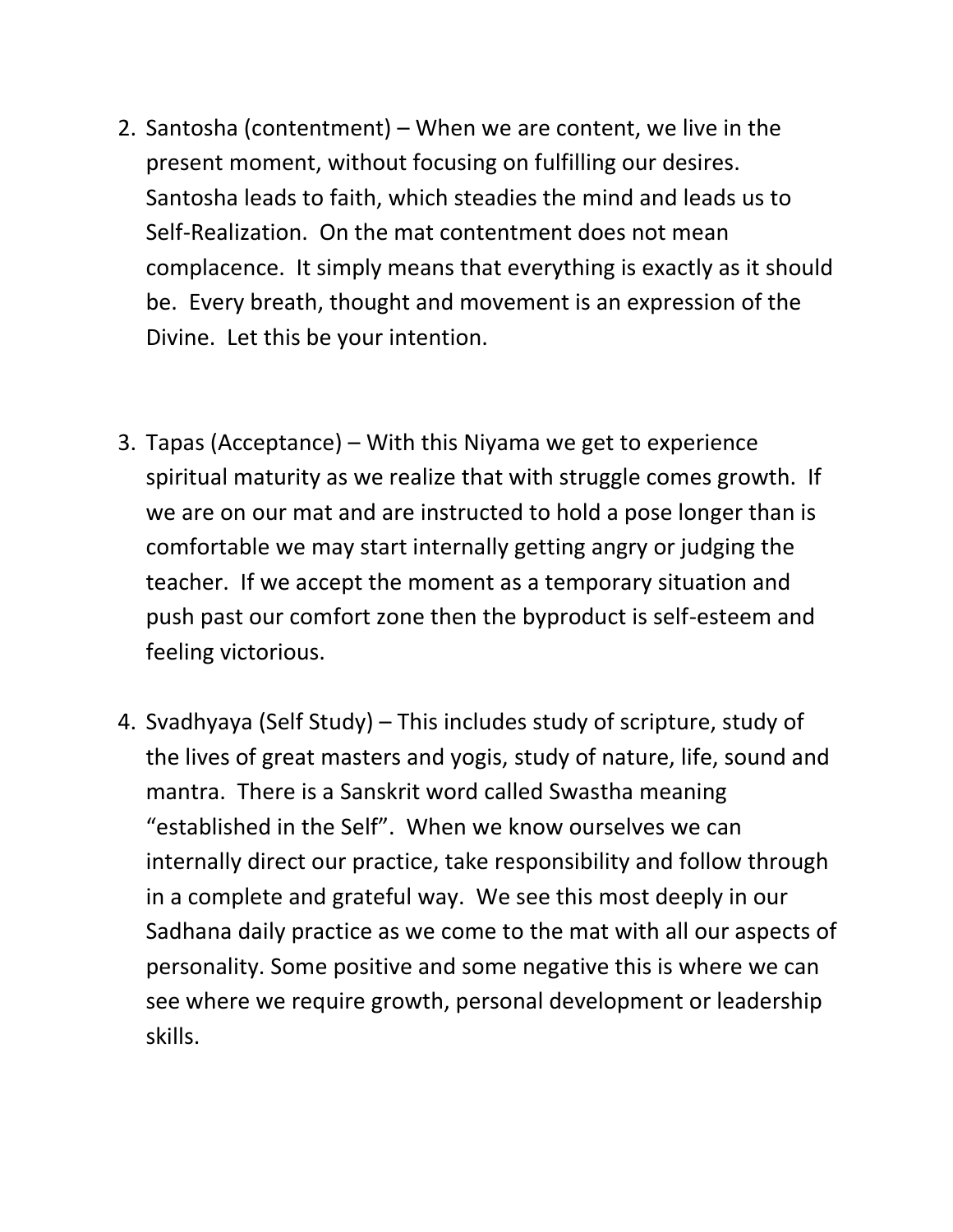5. Ishwara (Devotion or Worship to the Supreme) – When we surrender our ego and dedicate our practice to something greater than ourselves we are in fact saying YES to our Self and the True Nature of who we are as part of the whole of the Universe. The foundation of Karma Yoga is that every act of dedication to a love one, someone in need, to a cause or to a higher power we cultivate more bliss as we pass goodness onto others. No good deed goes unnoticed although this is not the reason why we practice Ishwara.

**Asana (postures) –** Asana defined means that which is firm and pleasant. An easy and steady posture enables the yogi to practice meditation without feeling strain or physical discomfort. We practice yoga asana to maintain functionality of the body and to open it for comfort during meditation.

**Pranayama (regulating the breath)-** Pranayama is control of the breath forming a rhythmic pattern to calm down the mind. When on our mat we can experience the sound of our breath as a lullaby to our own Self.

**Pratyahara (withdrawing the senses) –** This is where we pull our energy inward away from the objects of the outer world. When we are on our mat we may begin looking around at others to see how we compare. Practice Pratyahara on your mat with single pointedness, using bandhas, mudras, and mantras as well as breathe retention. These tools are like seatbelts for your 5 senses.